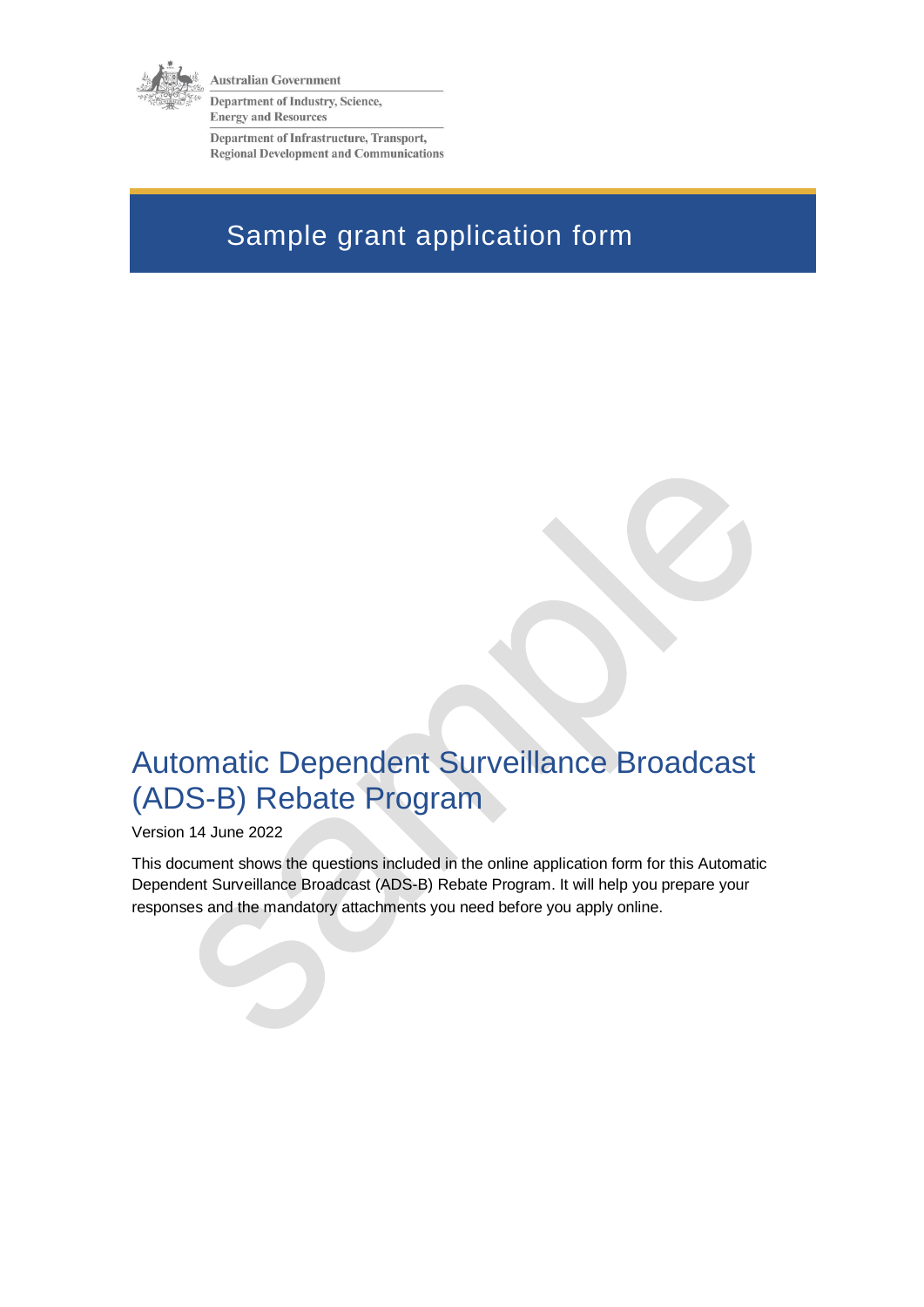### **Instructions**

The online form captures the information required by the department to assess and manage your application for services and funding.

The first page of the application page contains the following instructions.

#### **Completing your application**

The application consists of separate pages as shown in the navigation menu on the left hand side of the portal page. You can navigate between pages using the menu or the buttons at the bottom of each page.

A red asterisk \* indicates a mandatory question. A warning message may appear if you have not completed all of the mandatory questions or if there is an issue with information you have entered.

#### **Saving your responses**

You can save your changes at any time by using the Save button.

To prevent you losing your work you should save often. The portal will time out after 30 minutes if you do not save. Typing or moving your mouse does not reset the time out.

You must use the Save and Continue button to validate the information on each page. If you use the menu to navigate between pages, you will be prompted on the final page to go back and validate all of the information you have entered. A green tick indicates a validated page.

You can modify saved responses up until you submit your application.

#### **Participants**

You may invite others to assist in completing your application via the application summary page. To do this:

- Select the Participants button
- Enter the details

An email will be sent to the participant inviting them to assist with your application.

#### **Submitting your application**

You must complete every page of the application before you can submit.

You must also read and agree to the declaration which advises you of your responsibilities.

Check all your answers before you submit your application. After you submit, it will no longer be editable.

#### **Internet browsers supported by the portal**

We recommend that you use the following browsers for optimum functionality:

- On Windows: The latest versions of Mozilla Firefox, Google Chrome and Microsoft Edge
- On Mac: The latest versions of Safari and Google Chrome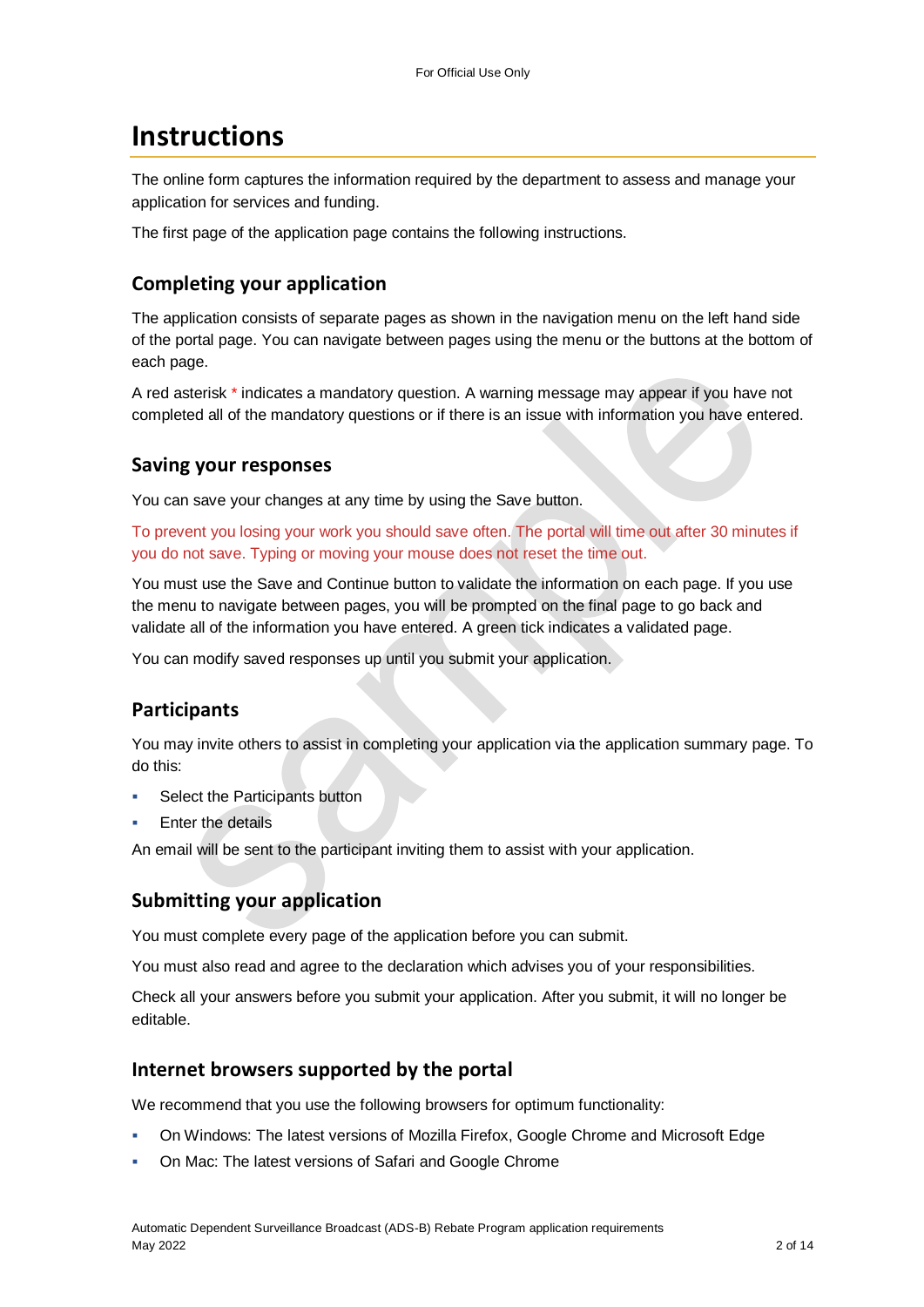### **Getting help**

If you require further assistance completing this form, **contact us** by email or web chat or on 13 28 46.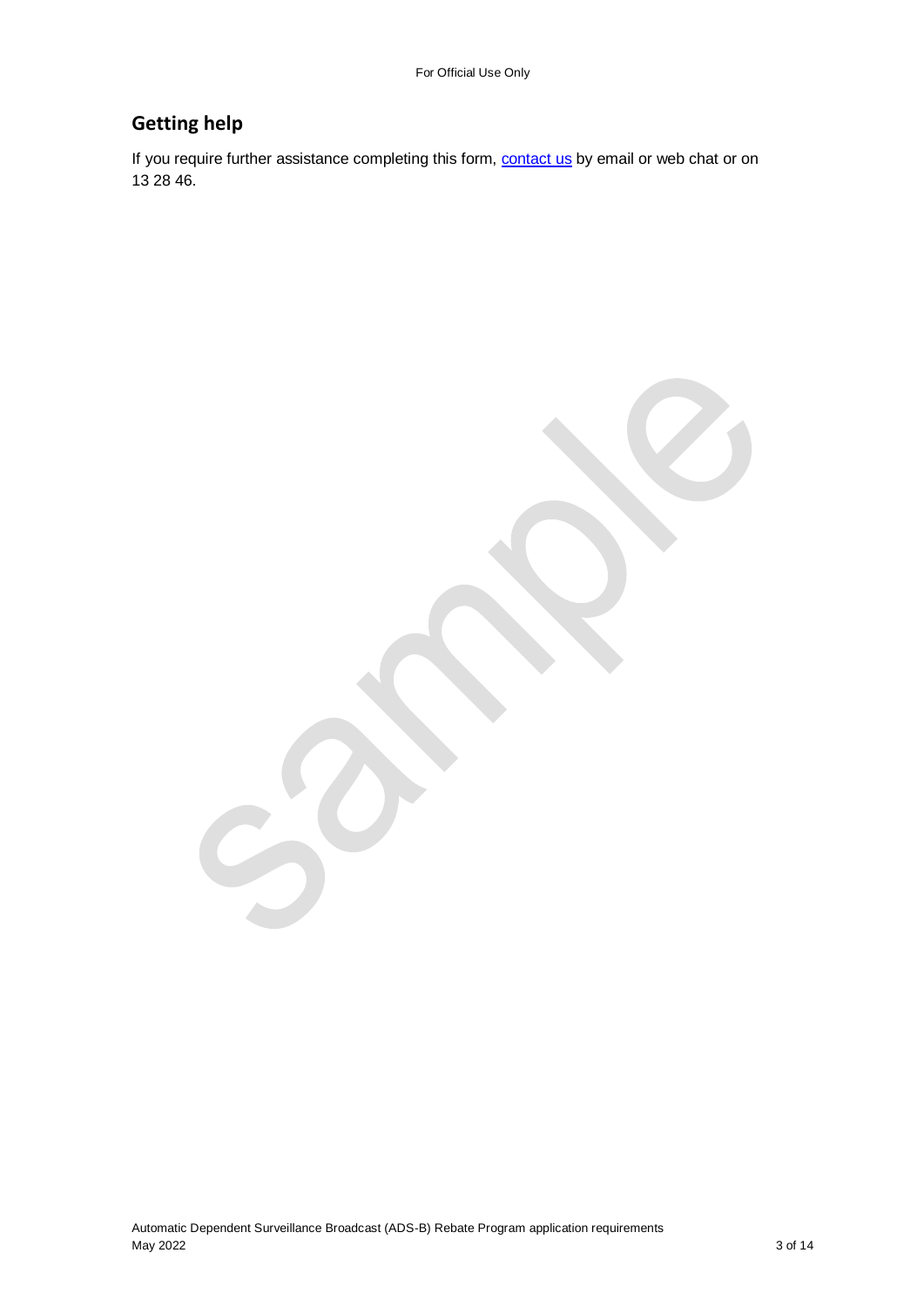## **A. Program selection**

Before you start your application, we need to first identify what type of entity is applying.

If you are a trustee applying on behalf of a trust we will need details of both the trust and trustee.

Before you start you should have the following details ready if they are applicable to you.

- Australian Business Number (ABN) or
- Australian Company Number (ACN)
- Indigenous Corporation Number
- Australian Registered Body Number
- Australian Registered Scheme Number
- Incorporated Association Registration
- Co-operative Registration Number
- Charity status
- Not for profit status

Where applicable, international organisations will need to provide

- country of registration
- registration number

If you do not have an ABN we will ask you why you do not have one. You should note the following.

*If you are entitled to an ABN and do not provide it to us, we will be required to withhold 47 per cent from any grant awarded. If you intend to apply for an ABN you should do so before starting your application as you cannot update these details in the application form. If you apply for an ABN after you start your application you will need to start again.*

#### **A.1. Program selection**

You must select from a drop-down menu the program that you are applying for. If you have been provided with an Invitation code, you will be able to enter it here which will select the program for you.

- Field 1 select Automatic Dependent Surveillance Broadcast (ADS-B) Rebate Program
- Field 2 select Automatic Dependent Surveillance Broadcast (ADS-B) Rebate Program

*When you have selected the program, the following text will appear.*

This program will run over two years from 2021-22 to 2022-23.

The program was announced as part of the Australian Government's Aviation Recovery Framework 'Flying to Recovery'. Up to \$30 million is available for this grant opportunity.

The objective of the program is to incentivise voluntary uptake ADS-B equipment in Australian– registered aircraft operating under Visual Flight Rules (VFR) to improve safety and efficiency for Australian airspace users.

The grant amount will be up to 50 per cent of eligible project expenditure up to a maximum of \$5,000 per eligible aircraft or eligible device.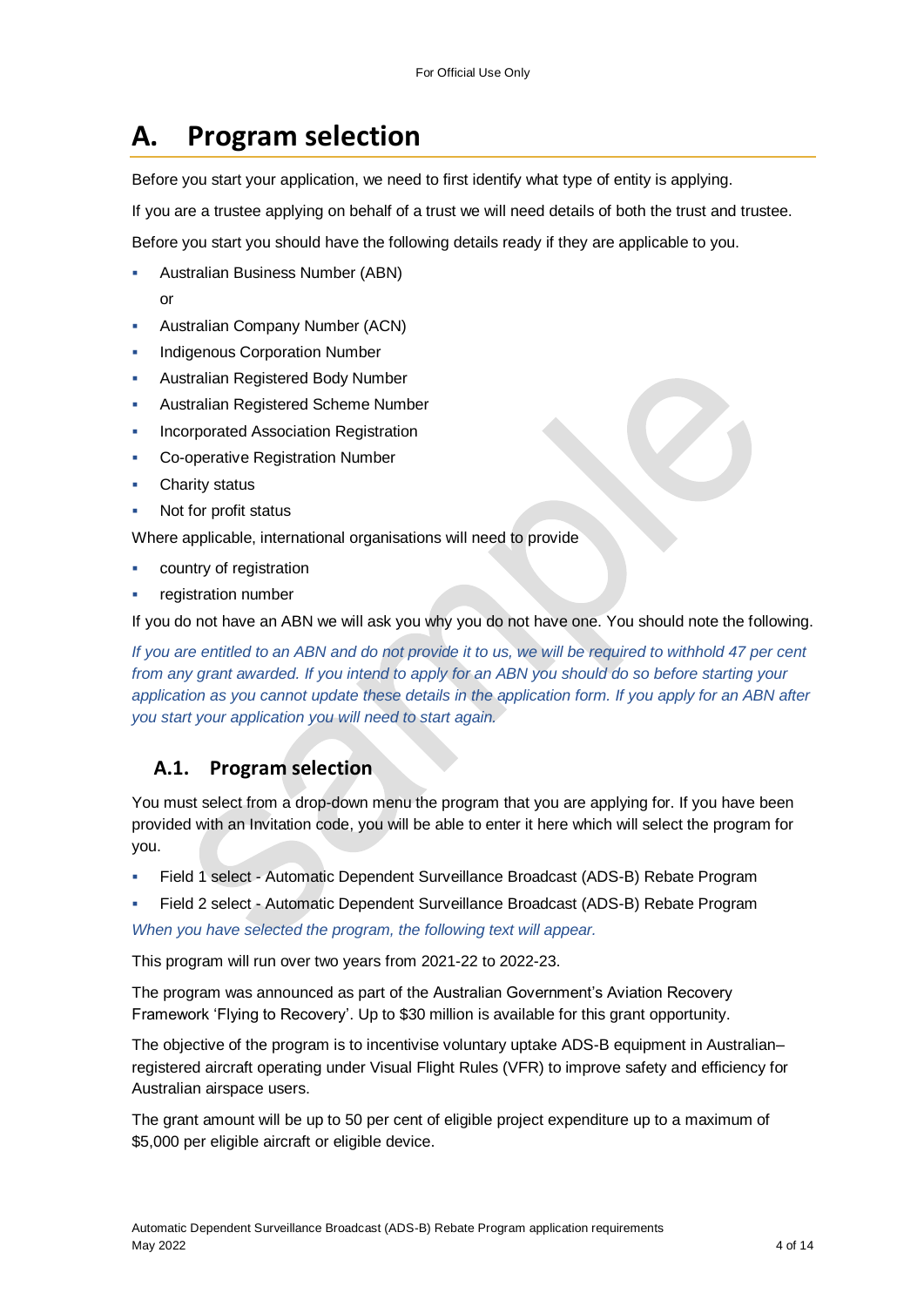Only one rebate per aircraft and per device is permitted. You can apply for multiple grants if you own more than one eligible aircraft. You must use a new form for each rebate.

A grant may be made for each eligible aircraft for an ADS-B or an ADS-B EC, but not both.

You should read the [grant opportunity guidelines](https://business.gov.au/grants-and-programs/automatic-dependent-surveillance-broadcast-rebate-program#key-documents) and [sample grant agreements](https://business.gov.au/grants-and-programs/automatic-dependent-surveillance-broadcast-rebate-program#key-documents) before filling out this application. We recommend you keep the guidelines open as you are completing your application so you can refer to them when providing your responses.

You may submit an application at any time between the open and close dates or until funding is exhausted, whichever occurs first. The Program Delegate will not approve funding if there are insufficient program funds available.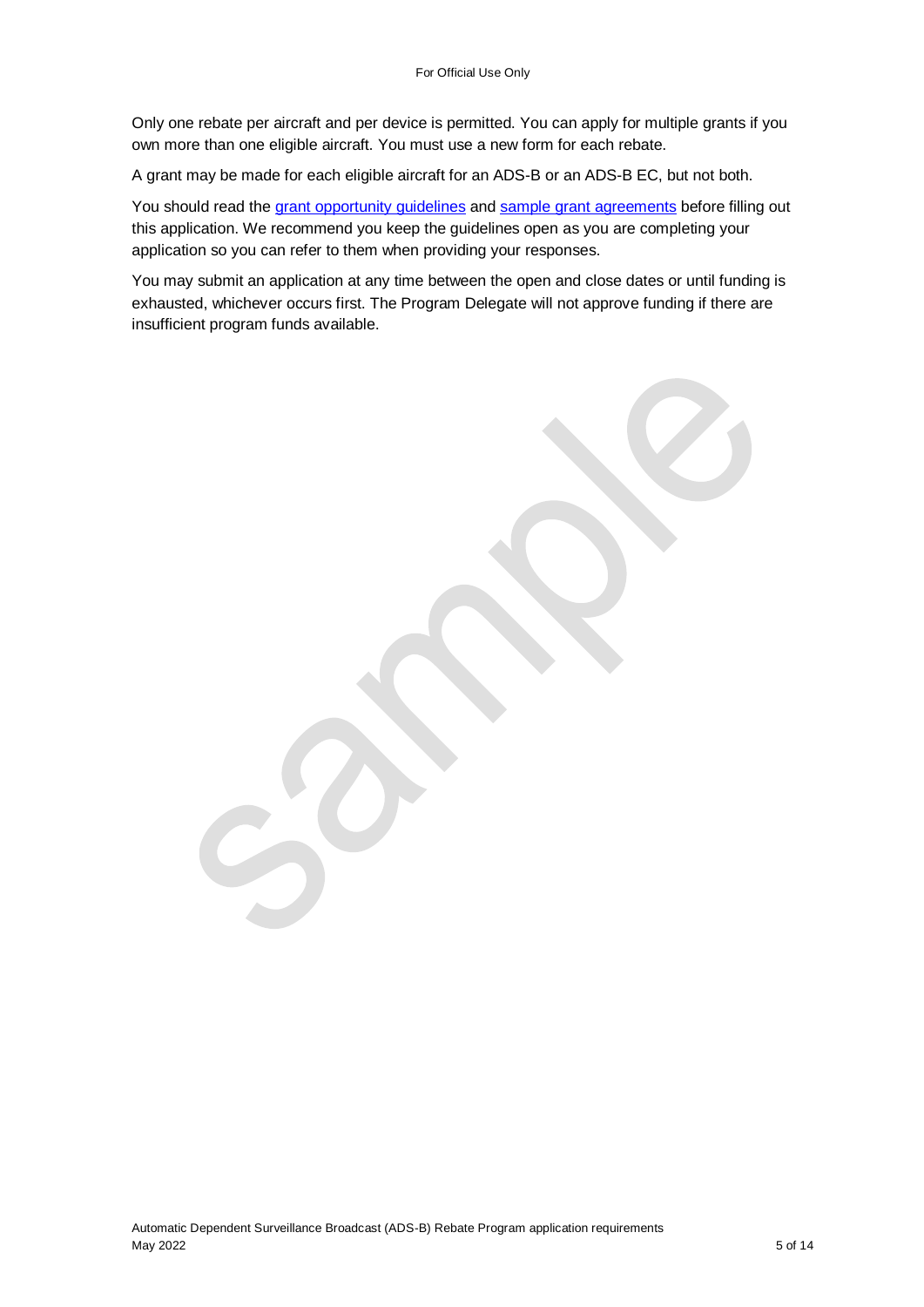## **B. Eligibility**

We will ask you the following questions to establish your eligibility for the Automatic Dependent Surveillance Broadcast (ADS-B) Rebate Program grant opportunity.

*Questions marked with an asterisk are mandatory.* 

- Are you the registered owner of a crewed aircraft operating under Visual Flight Rules (VFR)?\* *You must answer yes to proceed to next question.*
- Has your aircraft or device already received a grant under this program?\*

*An application may be made for each eligible aircraft in your fleet for either an ADS-B system or an ADS-B EC system, but not both.*

*You must answer no to proceed to next question.*

Is your aircraft shown on an approved registration database?\*

Approved registration databases include:

- the CASA Australian aircraft register for VH aircraft (e.g. fixed wing, helicopter, balloon, glider[\) registration database managed by CASA](https://www.casa.gov.au/search-centre/aircraft-register)
- an approved Australian Sport Aviation organisation:
	- **[Recreational Aviation Australia](https://www.raa.asn.au/) (RAAus)**
	- **[Australian Sport Rotorcraft Association](https://www.asra.org.au/) (ASRA)**
	- **[Sports Aviation Federation of Australia](https://www.safa.asn.au/) (SAFA)**

#### *You must answer yes to proceed to next question.*

 Can you provide a clear copy of the registration certificate for your aircraft and agree to us verifying registration and ownership in the relevant approved registration data base?\*

*You must answer yes to proceed to next question.*

 Can you provide a paid Australian Tax Invoice(s), including evidence of payment, for the purchase and installation of eligible equipment for ADS-B or the purchase of eligible equipment for ADS-B EC in the aircraft no earlier than 20 December 2021?\*

*You must answer yes to proceed to next question.*

- Do you declare:\*
	- vou are the owner of the aircraft
	- **•** you incurred the eligible expenditure
	- the aircraft is only used for operations under VFR
	- the aircraft does not require mandatory fitment of eligible equipment, such as for Instrument Flight Rules (IFR) operations or if required as a condition of aircraft registration
	- the aircraft is located in Australia
	- the installation of eligible ADS-B equipment was undertaken in Australia (if applicable).

*You must answer yes to proceed to next question.*

 Is your grant application for installed ADS-B equipment that air traffic controllers can use for aircraft separation purposes (referred to as ADS-B)?\*

*If your grant application is for portable ADS-B equipment for local electronic traffic information purposes (referred to as ADS-B EC) you should answer no to this question.*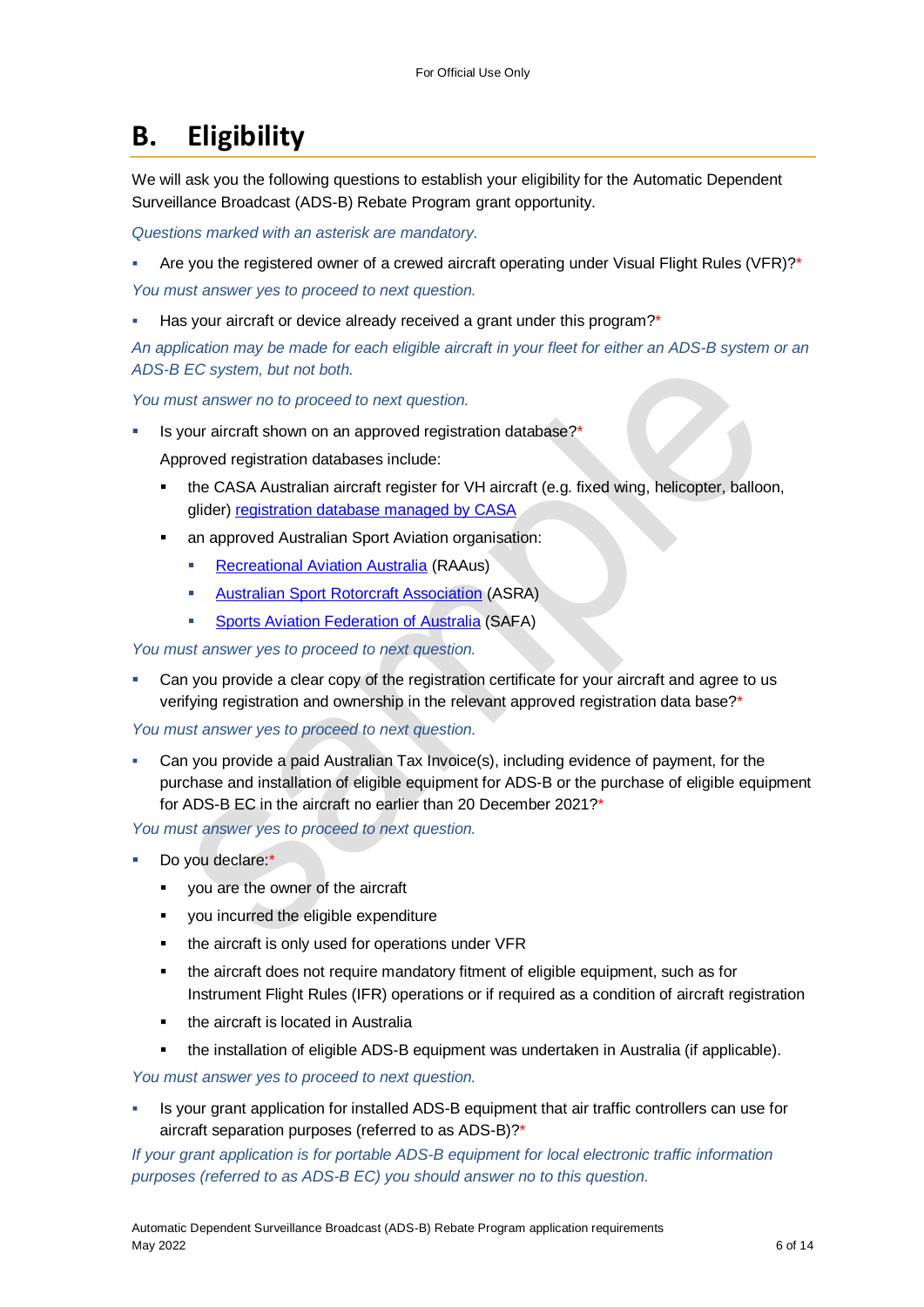#### *If no, proceed to next section*

#### *If yes, proceed to next question*

 can you provide a signed declaration by an approved installer using the template provided on [business.gov.au\\*](https://business.gov.au/)

*You must answer yes to proceed to next section.*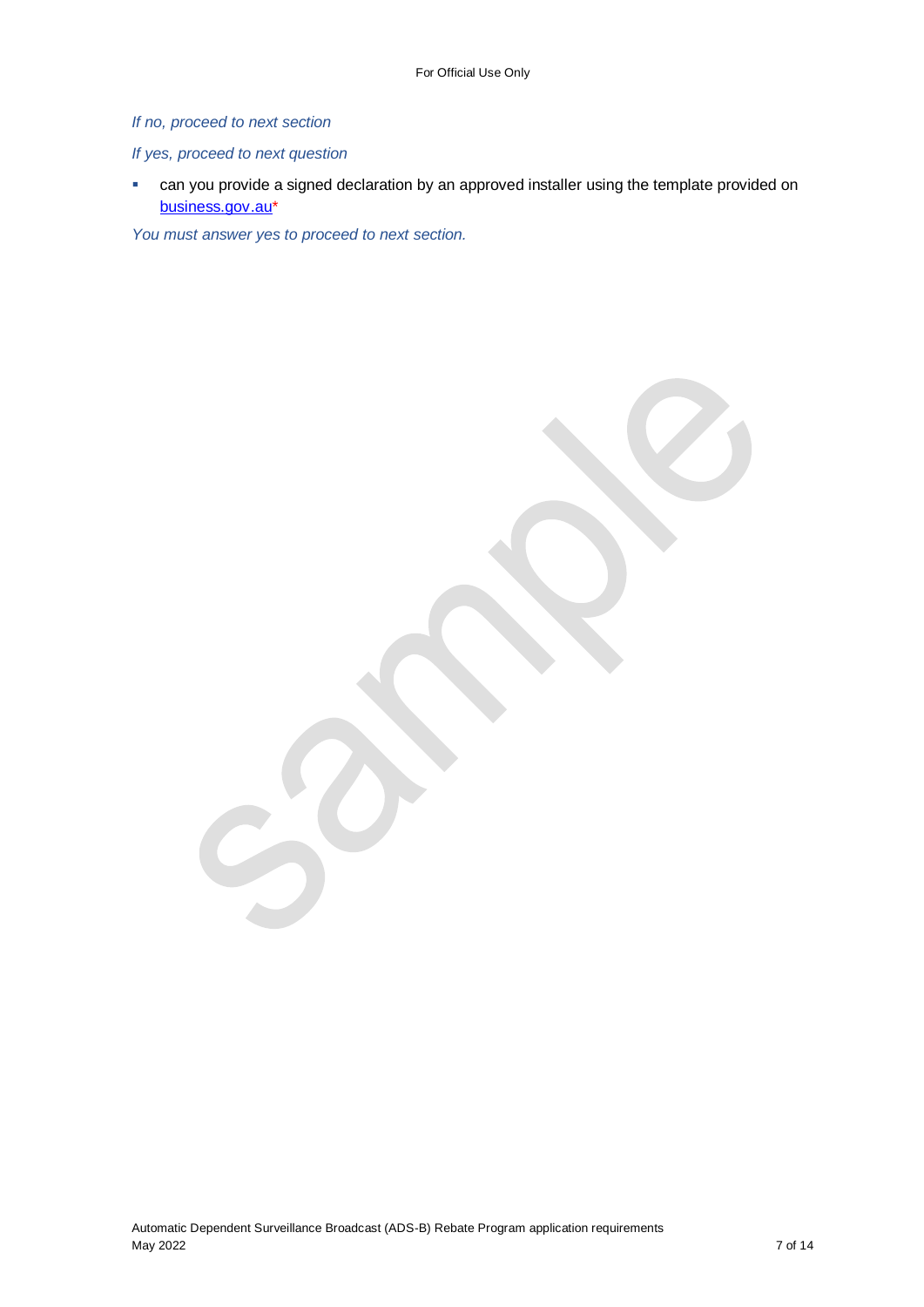### **C. Applicant address**

#### **C.1. Applicant street address**

You must provide your street address

*When you start typing the address in the field you can select the correct one from the drop down list that appears. If it is not there you can enter manually.*

### **C.2. Applicant postal address**

You must provide your postal address

*When you start typing the address in the field you can select the correct one from the drop down list that appears. If it is not there you can enter manually.*

### **D. Grant information**

### **D.1. Aircraft details**

Owner name:

Aircraft registration number:

*The applicant must be the registered owner of the aircraft.* 

*This information will be used to verify registration and ownership in the approved registration data base relevant to your aircraft.*

Select the approved registration database with which your aircraft is registered

- the CASA Australian aircraft register
- Recreational Aviation Australia
- Australian Sport Rotorcraft Association
- Sports Aviation Federation of Australia

*Select one only.*

#### **D.2. Eligible equipment**

Select the type of eligible equipment that applies to your grant application:

- installed ADS-B equipment (referred to as ADS-B)
- portable ADS-B equipment (referred to as ADS-B EC).

*Select one only.*

*Refer to Appendix A of the grant opportunity guidelines for guidance regarding eligible equipment.* 

Provide details for your equipment

- brand name
- model

*This information will be used to confirm your equipment is eligible for the grant.*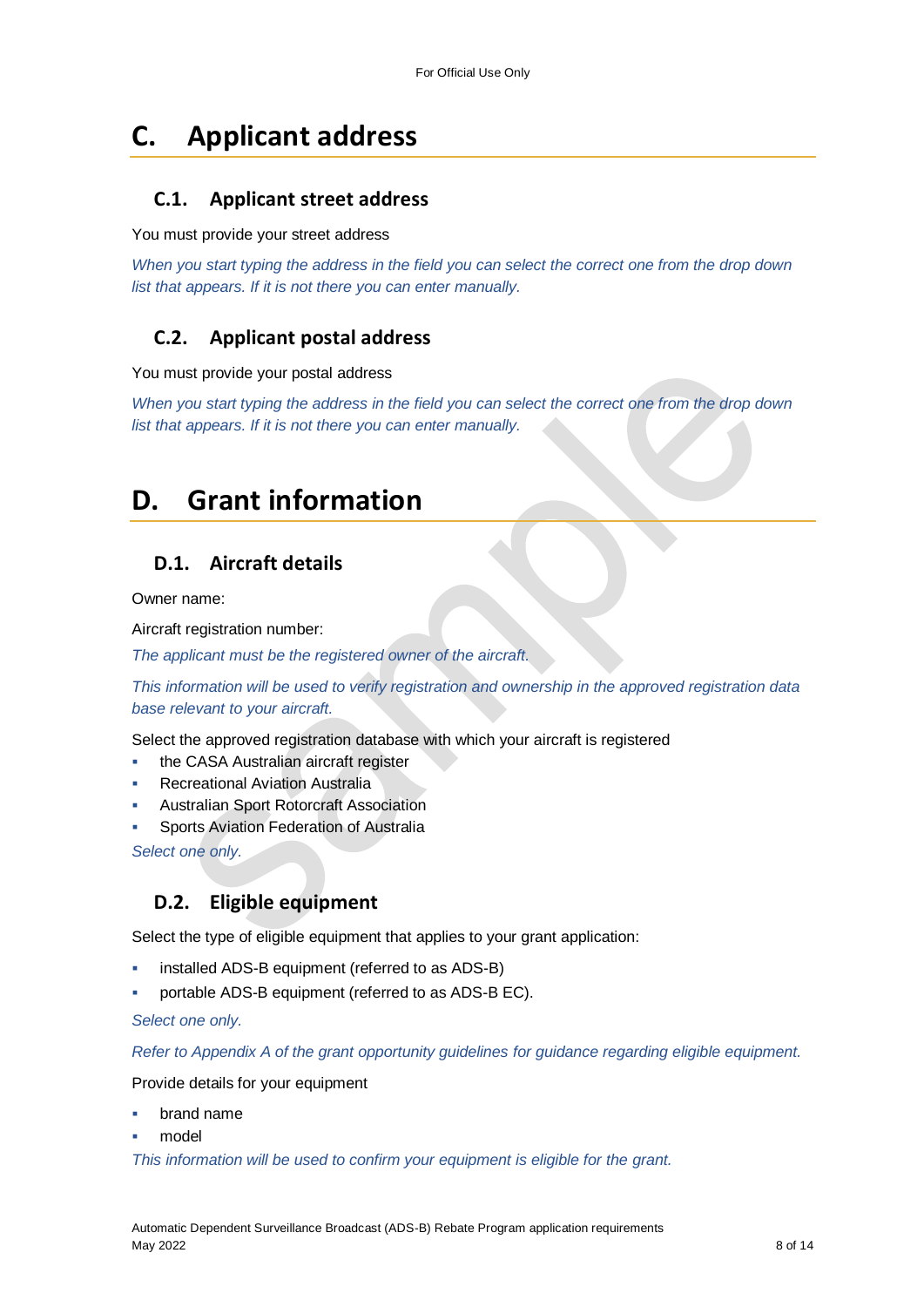*Your response is limited to 75 characters including spaces and does not support formatting.*

#### **D.3. Grant documentation**

You must attach the following supporting documentation.

- Aircraft registration certificate
- *A clear copy of the registration certificate for your aircraft*

*This will be used to verify registration and ownership in the approved registration database for your aircraft.* 

Paid tax invoice(s)

*A paid Australian Tax Invoice(s), including evidence of payment, for the purchase and installation of eligible equipment for ADS-B or the purchase of eligible equipment for ADS-B EC in the aircraft no earlier than 20 December 2021.*

*The invoice(s) must be paid. You must attach evidence of payment.* 

*Expenditure incurred prior to 20 December 2021 will not be eligible for the grant.*

Installer certification (for ADS-B installations only)

*A signed declaration by an approved installer using the template provided on business.gov.au.*

#### **D.4. Project location**

*A project site must be a street address. Do not provide a postal address, institution or building name.* 

*This section of the form is mandatory for all grants. For the ADS-B rebate program you should enter the address associated with your aircraft's registration and estimated % of project value expected to be undertaken at site field should be 100%.* 

- Project site address
- Estimated percentage of project value expected to be undertaken at site

#### **D.5. Conflict of interest**

Do you have any perceived or existing conflicts of interest to declare?

*Refer to the grant opportunity guidelines for further information on your conflict of interest responsibilities.*

If yes, describe the perceived or existing conflicts of interest.

*Your response is limited to 750 characters including spaces and does not support formatting.*

If yes, describe how you anticipate managing this conflict.

*Your response is limited to 750 characters including spaces and does not support formatting.*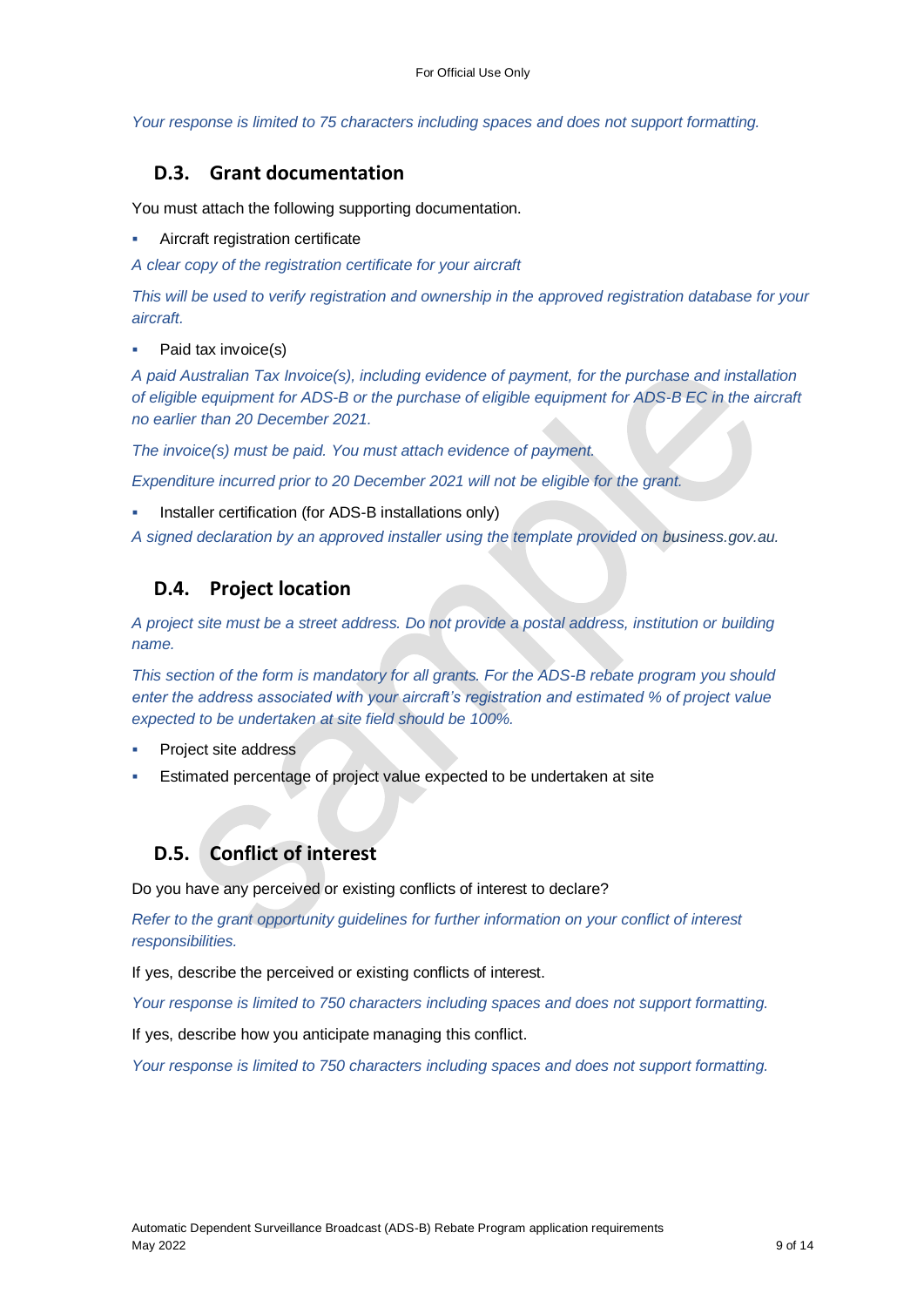## **E. Eligible expenditure**

#### **E.1. Eligible expenditure amount**

*You must provide your total claim amount below.* 

*Your claim amount should be your total eligible expenditure (i.e. eligible purchase and installation costs for ADS-B or purchase costs for ADS-B EC) as defined in the grant opportunity guidelines. Your claim amount should be supported by the paid invoices attached to your application.*

*The grant amount will automatically be calculated based on 50 per cent of your eligible expenditure up to a total of \$5,000.*

*You can only apply for a grant for eligible expenditure incurred since 20 December 2021.*

*If you are registered for GST, enter the GST exclusive amount. If you are not registered for GST, enter the GST inclusive amount. We only provide grant funding based on eligible expenditure. Refer to the guidelines for guidance on eligible expenditure.*

| Type of expenditure | <b>Head of expenditure</b> | Cost                        |
|---------------------|----------------------------|-----------------------------|
| Project expenditure | Claim                      | \$ Enter expenditure amount |
| <b>Total Amount</b> |                            |                             |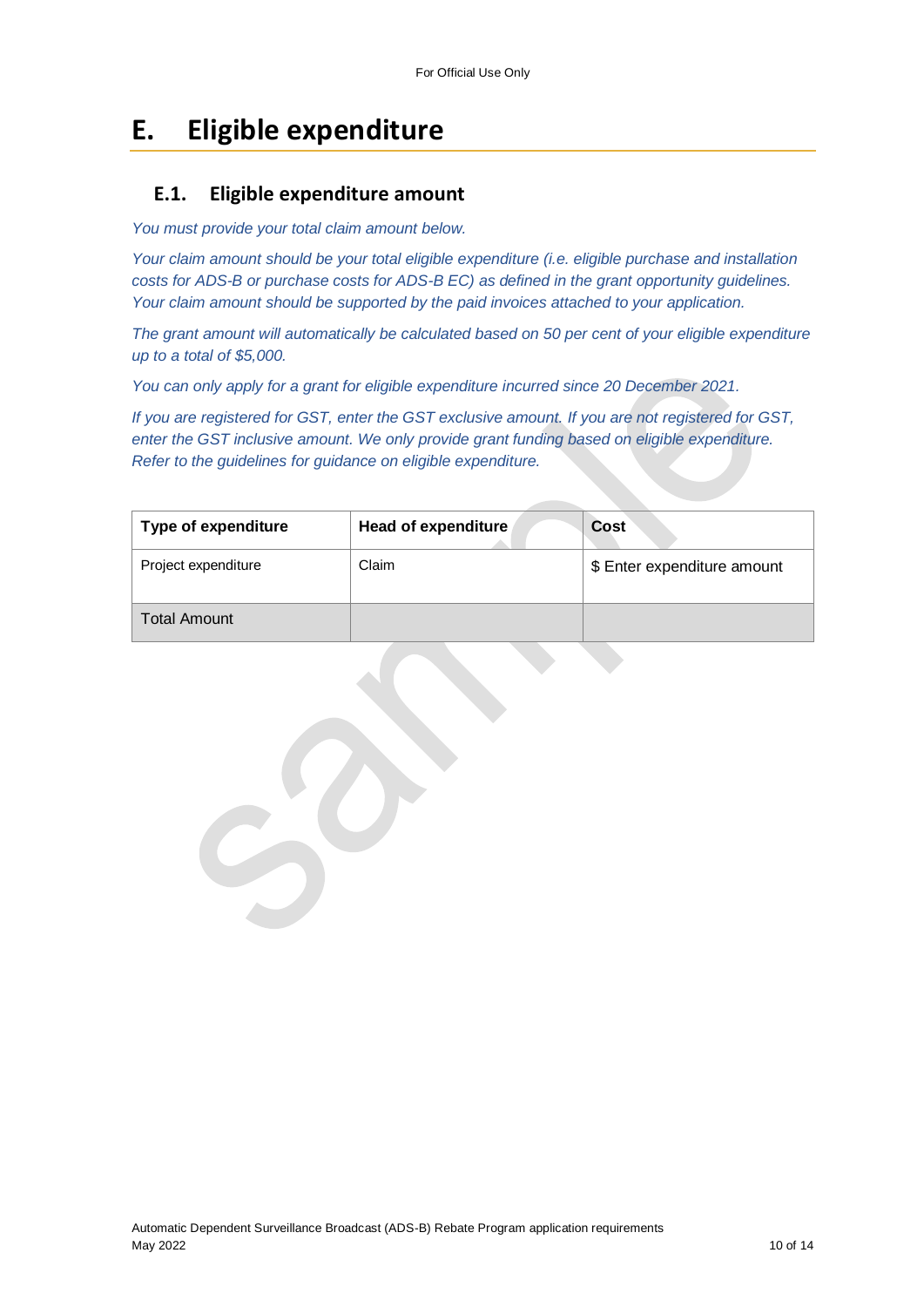### **F. Bank account details**

#### **F.1. Bank account details**

If your application is successful we will need to set up a payment process to pay your grant. We need your bank account details to do this. If your application is not successful we will not process these details.

*We can only pay grant funding to the applicant. You must provide bank account details for the applicant.*

### **F.2. Account details**

Account name

BSB

Account number

#### **F.3. Payment contact**

Given name

Family name

Email address

Phone number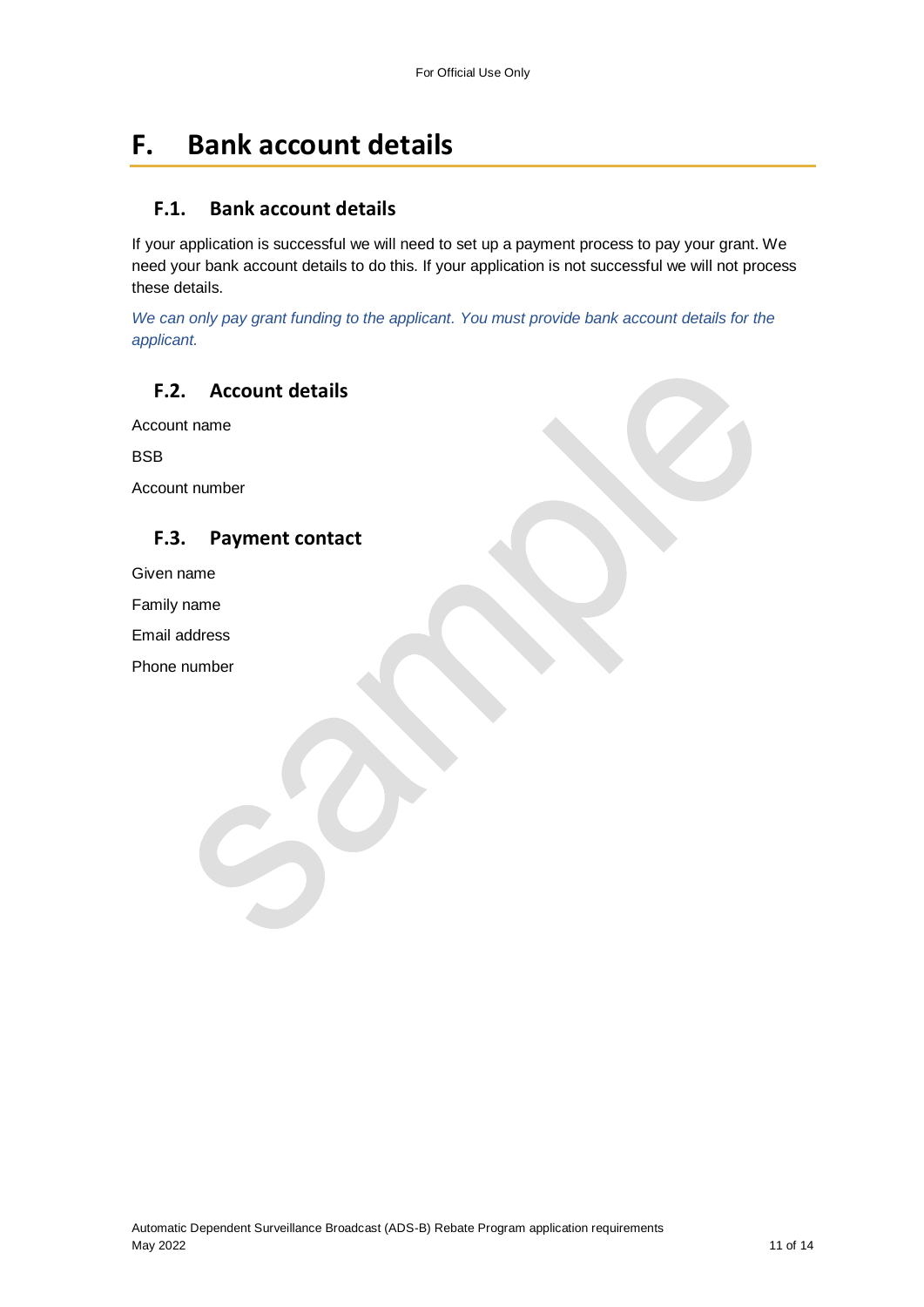## **G. Primary contact**

You must provide the details of a primary contact for your application.

*The primary contact is the person authorised to act on behalf of the applicant. We consider them our primary contact point for all aspects of this application. We will send all email correspondence to this person. If these details change, you must inform us as soon as possible so automated emails can be redirected. The details include*

- Given name
- **Family name**
- Position title
- Email address
- Phone number
- Mobile number
- Primary address

Automatic Dependent Surveillance Broadcast (ADS-B) Rebate Program application requirements May 2022 12 of 14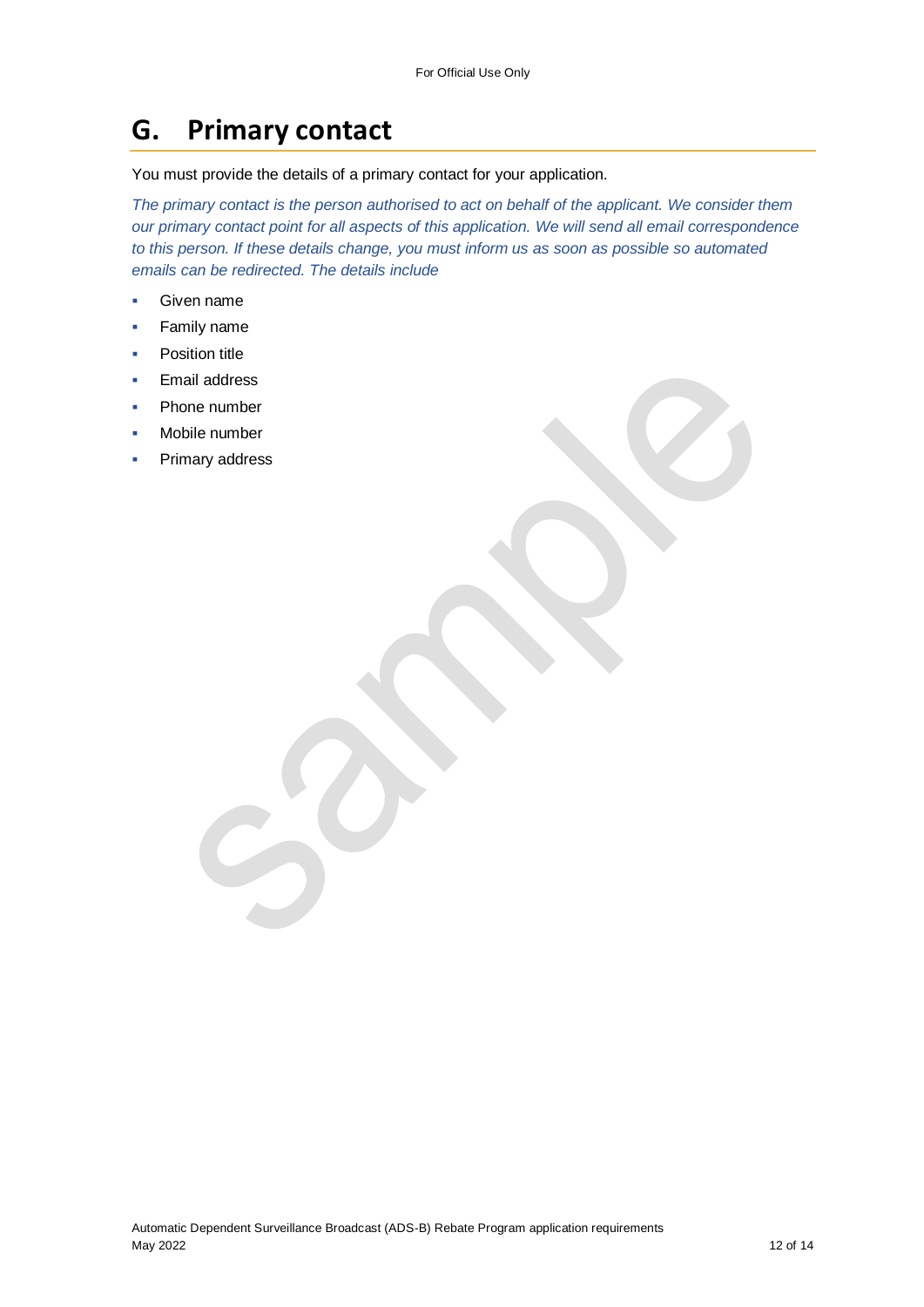## **H. Application declaration**

In order to submit your application you will be required to agree to the following declaration.

#### **H.1. Privacy and confidentiality provisions**

I acknowledge that this is an Australian Government program and that the Department of Industry, Science, Energy and Resources (the department) will use the information I provide in accordance with the following:

- [Australian Government Public Data Policy Statement](https://www.pmc.gov.au/sites/default/files/publications/aust_govt_public_data_policy_statement_1.pdf)
- [Commonwealth Grants Rules and Guidelines](https://www.finance.gov.au/government/commonwealth-grants/commonwealth-grants-rules-guidelines)
- grant opportunity guidelines
- applicable Australian laws.

Accordingly, I understand that the department may share my personal information provided in this application within this department and other government agencies:

a. for purposes directly related to administering the program, including governance, research and the distribution of funds to successful applicants

b. to facilitate research, assessment, monitoring and analysis of other programs and activities unless otherwise prohibited by law.

#### **H.2. Financial information**

I understand that where I am successful in obtaining a grant, the financial information that I provide for the purposes of payment will be accessible to departmental staff to enable payments to be made through the department's accounts payable software system.

I understand that information that is deemed 'confidential' in accordance with the grant opportunity guidelines may also be shared for a relevant Commonwealth purpose.

The department will publish information on individual grants in the public domain, including on the department's website, unless otherwise prohibited by law.

### **H.3. Applicant declaration**

I declare that I have read and understood the grant opportunity guidelines, including the privacy, confidentiality and disclosure provisions.

I declare that the proposed project outlined in this application and any associated expenditure has been endorsed by the applicant's board/ management committee or person with authority to commit the applicant to this project.

I declare that the applicant will comply with, and require that its subcontractors and independent contractors comply with, all applicable laws

I declare that the applicant and any project partners are not included on the [National Redress](https://www.nationalredress.gov.au/institutions/institutions-have-not-yet-joined)  [Scheme](https://www.nationalredress.gov.au/institutions/institutions-have-not-yet-joined) list of institutions, where sexual abuse has occurred, that have not joined or signified their intent to join the Scheme.

I declare that the applicant is not named by the [Workplace Gender Equality Agency](https://www.wgea.gov.au/what-we-do/compliance-reporting/non-compliant-list) as an organisation that has not complied with the *Workplace Gender Equality Act 2012*.